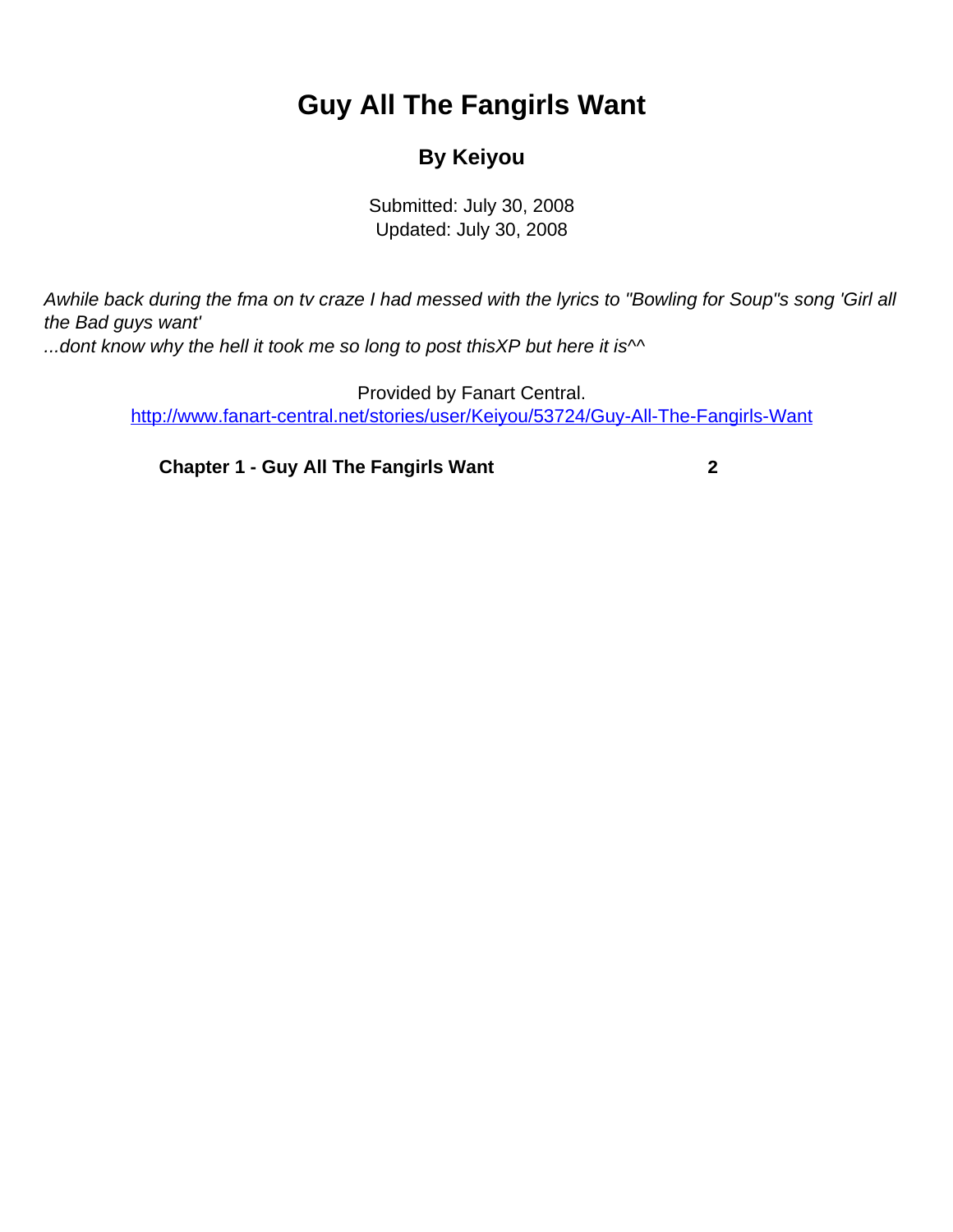## **1 - Guy All The Fangirls Want**

<span id="page-1-0"></span>It's 8:00, pop the dvd in I'm waiting; To watch a show about a guy I worship daily, His name is Edward, he's a State Dog with a complex, He uses alchemy, and I'm not quite sure how that works,

When he walks, Someone will comment and he will scream; "Who are you callin' BEAN?!"

He's using martial arts, Creaming all the bad guys, Usingalchemy with a clap, Golden brown simper in his eyes,

It's like a romance movie, He's such a cutie, Watch the show and you'll be, Screamin' "Hawkeye shoot me!" As iwish constantly, Just to have the guy all the fangirls want! He's the guy all the fangirls want!

The roads he's traveled makes me cry much, So I can vaguely understand why he's mad at his dad, With his sibling he's out to fix his problems, This is the greatest show, it makes me feel glad!

When he walks, Someone will comment and he will scream; "Who are you callin' BEAN?!"

He's using martial arts, Creaming all the bad guys, Using alchemy with a clap, Golden brown simper in his eyes,

He likes to banter Mustang, Brood about his problems in the rain, Pocket watch, automail, Hope Hiromu doesn't end his tale!

I'ts like a romance movie,